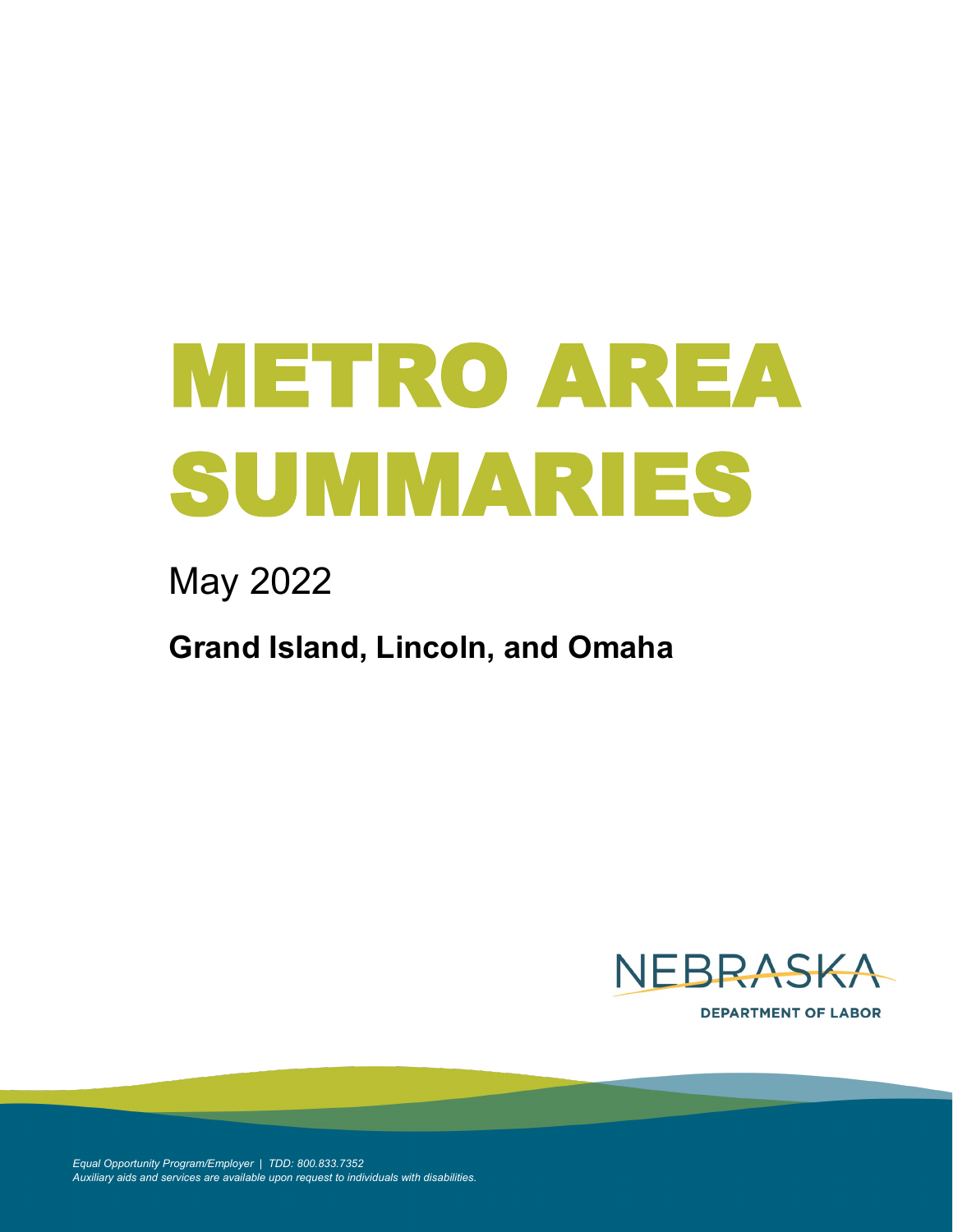

**View [historical data](https://neworks.nebraska.gov/gsipub/index.asp?docid=433) at [NEworks.nebraska.gov/laus](https://neworks.nebraska.gov/gsipub/index.asp?docid=433)**

#### **GRAND ISLAND MSA<sup>1</sup>**

#### (NOT SEASONALLY ADJUSTED)

**Unemployment Rate 2020-2022** 



'20 '20 '20 '20 '20 '20 '20 '20 '20 '20 '20 '20 '21 '21 '21 '21 '21 '21 '21 '21 '21 '21 '21 '21 '22 '22 '22 '22 '22

**Grey bar represents recession period**

## **LABOR FORCE DATA<sup>2</sup>**

|                          | <b>Preliminary</b> | <b>Revised</b> |            | <b>Changes</b>   |                                      | % Change   |
|--------------------------|--------------------|----------------|------------|------------------|--------------------------------------|------------|
|                          | $May-22$           | Apr-22         | May-21 $3$ | OTM <sup>4</sup> | $\mathbf{O} \mathbf{I} \mathbf{Y}^4$ | <b>OTM</b> |
| <b>Unemployment Rate</b> | 2.4                | 1.9            | 2.6        | 0.5              | $-0.2$                               |            |
|                          |                    |                |            |                  |                                      |            |
| <b>Labor Force</b>       | 45,135             | 44,946         | 44,640     | 189              | 495                                  | 0.4        |
| <b>Unemployment</b>      | 1,091              | 853            | 1,163      | 238              | -72                                  | 27.9       |
| <b>Employment</b>        | 44,044             | 44,093         | 43,477     | -49              | 567                                  | $-0.1$     |

# **NON-FARM EMPLOYMENT<sup>5</sup>**

#### BY PLACE OF WORK

| <b>May Total Non-Farm</b> | 41,502       |
|---------------------------|--------------|
| OTM Change                | $100(0.2\%)$ |
| OTY Change                | $-8(0.0\%)$  |

<sup>1</sup> Grand Island MSA includes Hall, Hamilton, Howard & Merrick Counties in Nebraska

2021 data has been benchmarked

<sup>5</sup>Sources: Current Employment Statistics Program (CES), Nebraska Department of Labor; Bureau of Labor Statistics, US Department of Labor

<sup>2</sup> Sources: Local Area Unemployment Statistics Program (LAUS), Nebraska Department of Labor; Bureau of Labor Statistics, US Department of Labor<br><sup>3</sup> 2021 date has been benebmarked

OTM: over the month OTY: over the year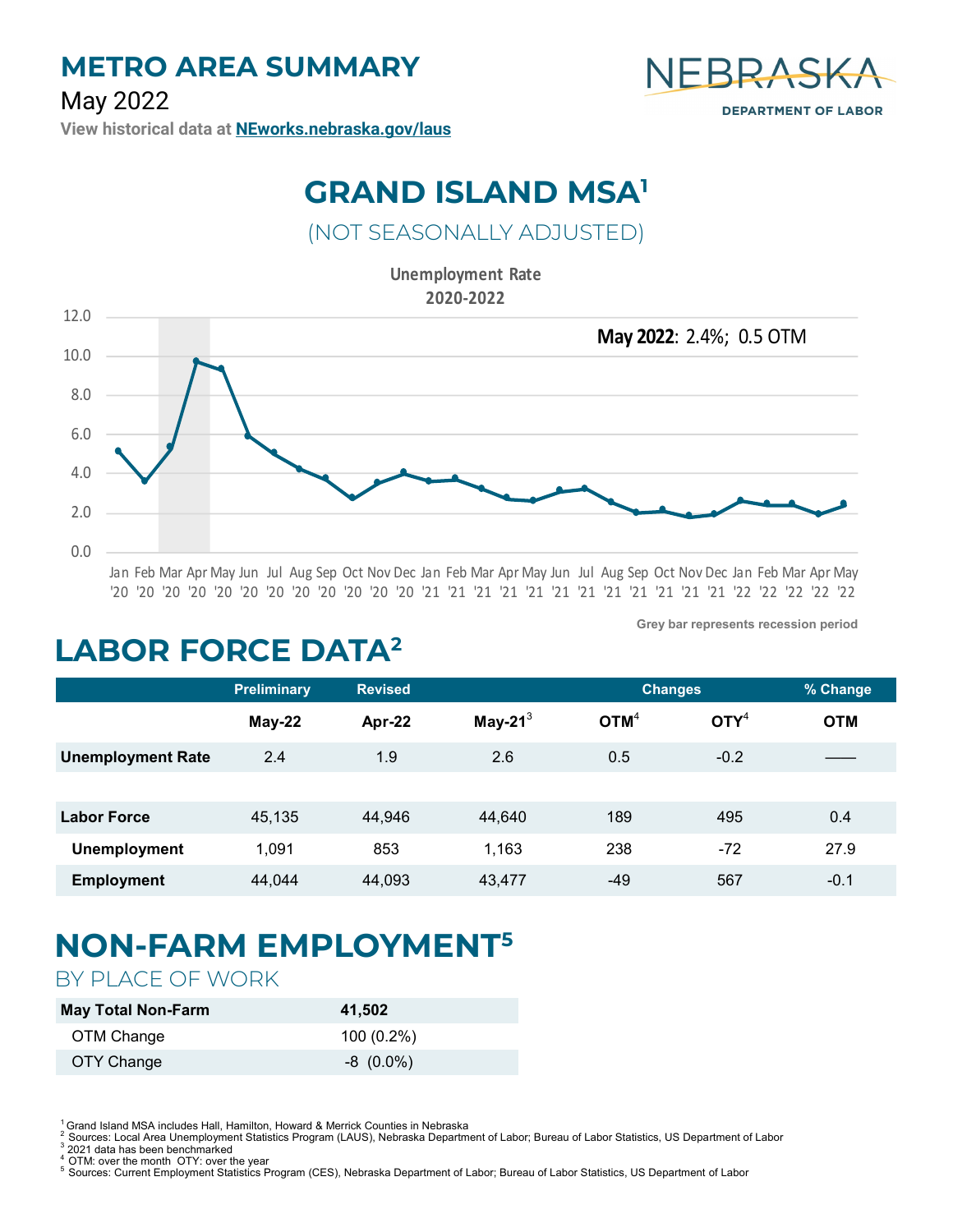#### **METRO AREA SUMMARY**

#### May 2022



**View [historical data](https://neworks.nebraska.gov/gsipub/index.asp?docid=433) at [NEworks.nebraska.gov/laus](https://neworks.nebraska.gov/gsipub/index.asp?docid=433)**

## **LINCOLN MSA<sup>1</sup>**

#### (NOT SEASONALLY ADJUSTED)

**Unemployment Rate 2020-2022** 



**Grey bar represents recession period**

#### **LABOR FORCE DATA<sup>2</sup>**

|                          | <b>Preliminary</b> | <b>Revised</b> |            | <b>Changes</b>   |                           | % Change   |
|--------------------------|--------------------|----------------|------------|------------------|---------------------------|------------|
|                          | $May-22$           | Apr-22         | May-21 $3$ | OTM <sup>4</sup> | $\mathbf{O}\mathbf{TY}^4$ | <b>OTM</b> |
| <b>Unemployment Rate</b> | 1.9                | 1.8            | 2.4        | 0.1              | $-0.5$                    |            |
|                          |                    |                |            |                  |                           |            |
| <b>Labor Force</b>       | 191,428            | 191,066        | 187,354    | 362              | 4,074                     | 0.2        |
| <b>Unemployment</b>      | 3,612              | 3,425          | 4,416      | 187              | $-804$                    | 5.5        |
| <b>Employment</b>        | 187,816            | 187,641        | 182,938    | 175              | 4,878                     | 0.1        |

#### **NON-FARM EMPLOYMENT<sup>5</sup>**BY PLACE OF WORK

| <b>May Total Non-Farm</b>          | 190,538     | Manufacturing                      | 13,588             |
|------------------------------------|-------------|------------------------------------|--------------------|
| OTM Change                         | 629 (0.3%)  | OTM Change                         | $-57$ ( $-0.4\%$ ) |
| OTY Change                         | 3,076(1.6%) | OTY Change                         | 225 (1.7%)         |
| Largest OTM Increase (private)     |             | Largest OTY Increase (private)     |                    |
| Trade, Transportation, & Utilities | 203 (0.6%)  | Trade, Transportation, & Utilities | 1,199(3.7%)        |
| Mining & Construction              | 169 (1.6%)  | Leisure & Hospitality Services     | 1,154 (7.0%)       |

 $1$  Lincoln MSA (Metropolitan Statistical Area) includes Lancaster and Seward Counties in Nebraska

<sup>2</sup> Sources: Local Area Unemployment Statistics Program (LAUS), Nebraska Department of Labor; Bureau of Labor Statistics, US Department of Labor <sup>3</sup>2021 data has been benchmarked

<sup>4</sup>OTM: over the month; OTY: over the year

<sup>5</sup> Sources: Current Employment Statistics Program (CES), Nebraska Department of Labor; Bureau of Labor Statistics, US Department of Labor